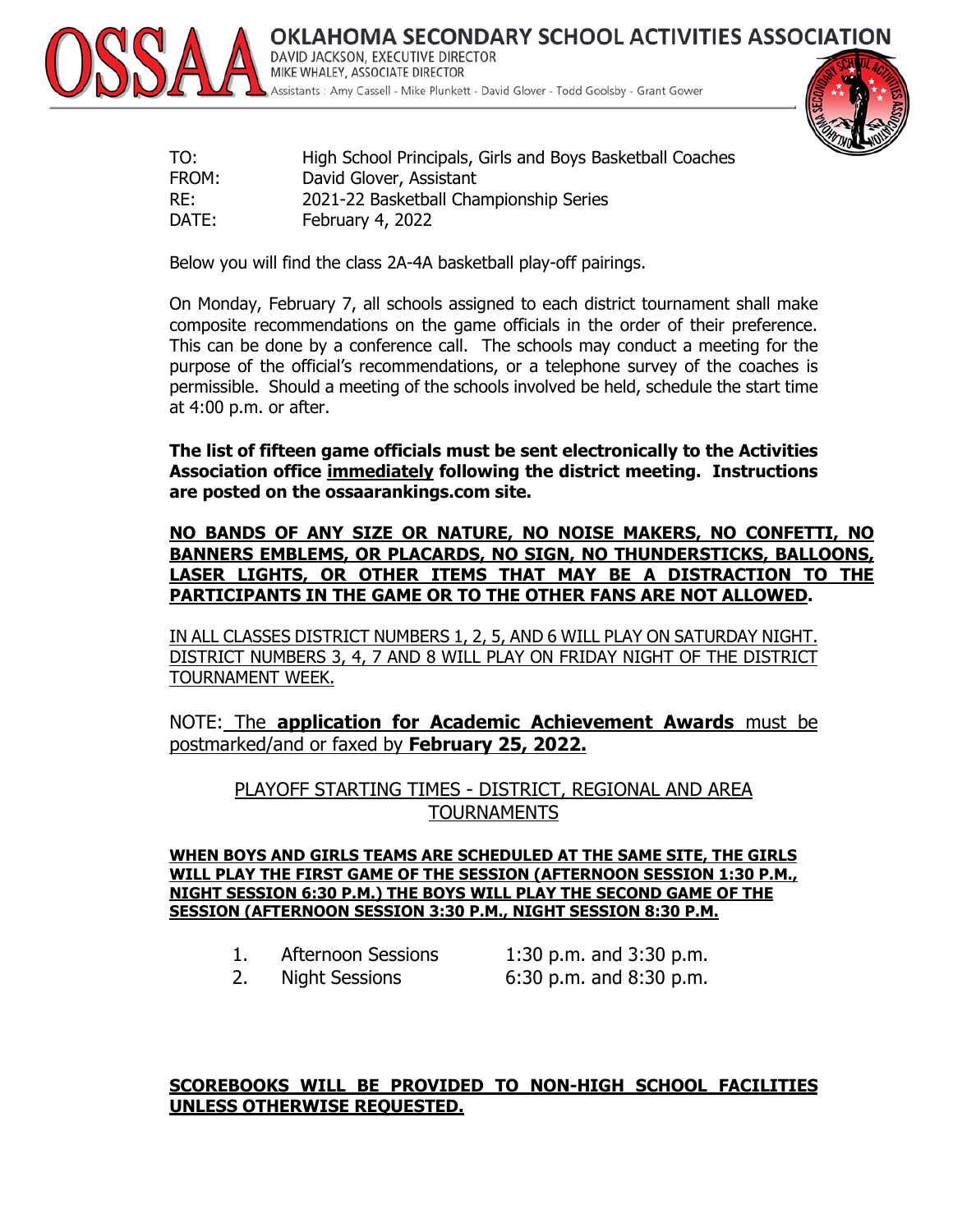

OKLAHOMA SECONDARY SCHOOL ACTIVITIES ASSOCIATION DAVID JACKSON, EXECUTIVE DIRECTOR MIKE WHALEY, ASSOCIATE DIRECTOR Assistants : Amy Cassell - Mike Plunkett - David Glover - Todd Goolsby - Grant Gower

### **LIST OF AVAILABLE PLAYOFF OFFICIALS**

The link **"List of Available Playoff Officials"** for the 2022 Basketball Playoffs **is located within the "Preferential Officials List and Bracket Entry Site"** located on the OSSAA Rankings site. The link will open at 4:00 p.m. on February 4 and close at noon on February 9. You may login to the OSSAA Rankings Site as if to rank.

### **RECORDING YOUR PREFERENTIAL OFFICIALS AND DISTRICT BRACKETS**

To record the list of preferential officials and bracket entry, access the link **"Preferential Officials List and Bracket Entry Site"** located on the OSSAA Rankings website.

### **DIRECTION OF USE OF SITE**

Click on the link **"Directions for Accessing the Preferential Officials Lists site"** on the OSSAA Rankings site for instructions on how to use the site.

### **REPORTING RESULTS FROM BASKETBALL PLAY-OFF CONTESTS**

**For Classes B, A, 2A, 3A, and 4A, beginning with the first game of the District tournament, and from that point forward into the basketball play-offs, it is mandatory that results from each contest be entered into the school's schedule IMMEDIATELY after the conclusion of the contest.**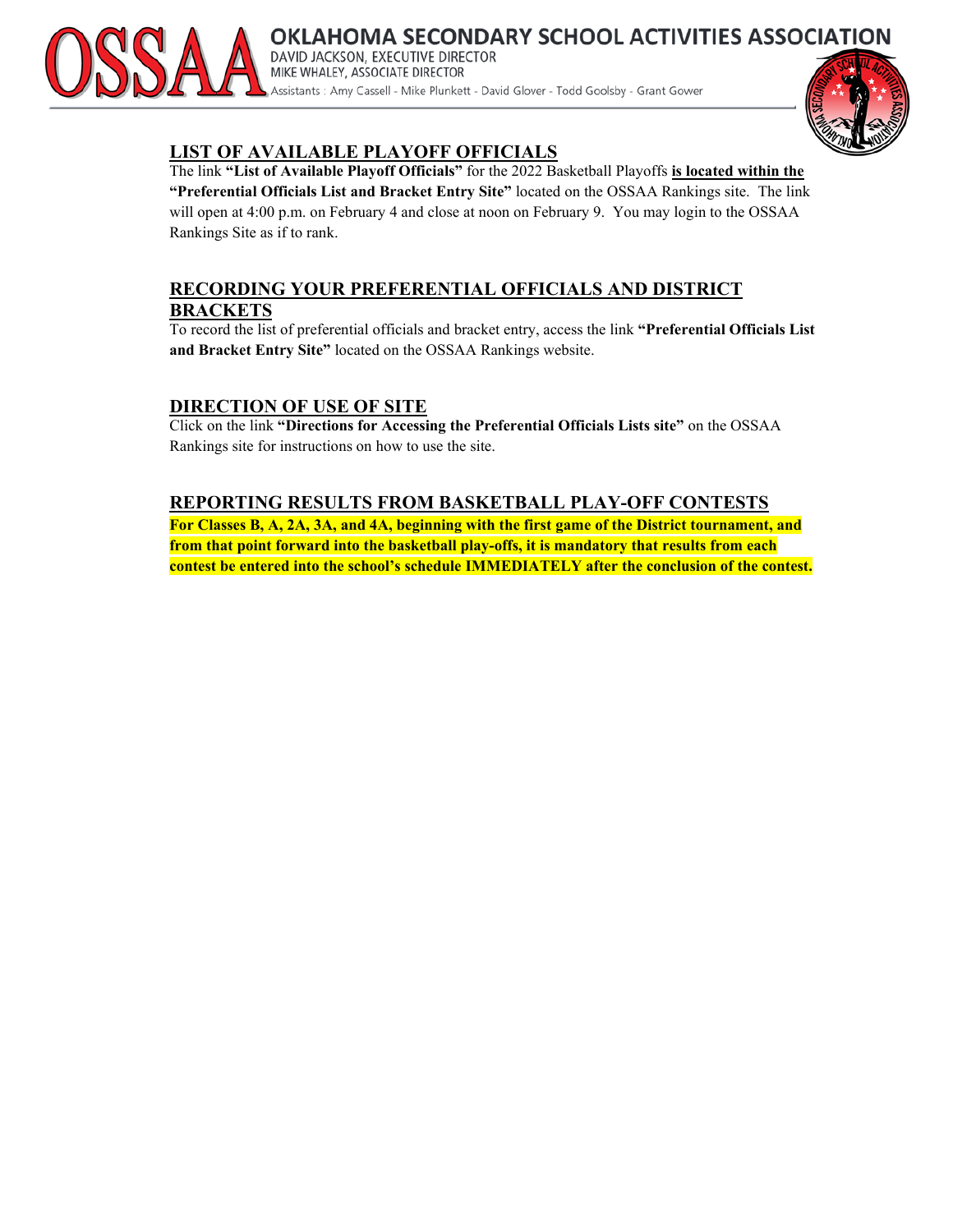#### **OKLAHOMA SECONDARY SCHOOL ACTIVITIES ASSOCIATION**

P.O. Box 14590 or 7300 N. Broadway Extension, Oklahoma City, OK 73113-0590

On Monday, February 7 by 4:00 p.m. district meetings shall be held by the Tournament Manager. The purpose of the meeting will be to draw the brackets for the tournament and make composite recommendations on the game officials in the order of their preference. Please do not consider this the official bracket. The official bracket with starting game times, will be released on the OSSAA website (www.ossaa.com) on February 9.

Please refer to page BB10 of the Basketball Manual for pairings in drawing the tournament brackets.

It is imperative that the tournament managers go online and complete the preferential officials page and fill in the bracket for the bracket manager by February 9.

### **DISTRICT BASKETBALL ASSIGNMENTS BOYS AND GIRLS CLASS 2A - AREA I**

**DISTRICT 1 at HOOKER**

# **DISTRICT 2 at WATONGA**

TONKAWA

### **DISTRICT 3 at MERRITT** FAIRVIEW

**DISTRICT 4 at SAYRE**

**CORDELL** 

**REGIONAL MAIN SITE - FAIRVIEW SUB-SITE - HOOKER (1,4)**

**DISTRICT 5 at MINCO** RIVERSIDE

### **DISTRICT 6 at CASHION**

**STROUD** 

### **DISTRICT 7 at HOMINY**

PAWNEE

### **DISTRICT 8 at AMBER-POCASSET**

CRESCENT

**REGIONAL MAIN SITE - CASHION SUB-SITE - AMBER-POCASSET (5,8)**

**AREA SITE - HENNESSEY**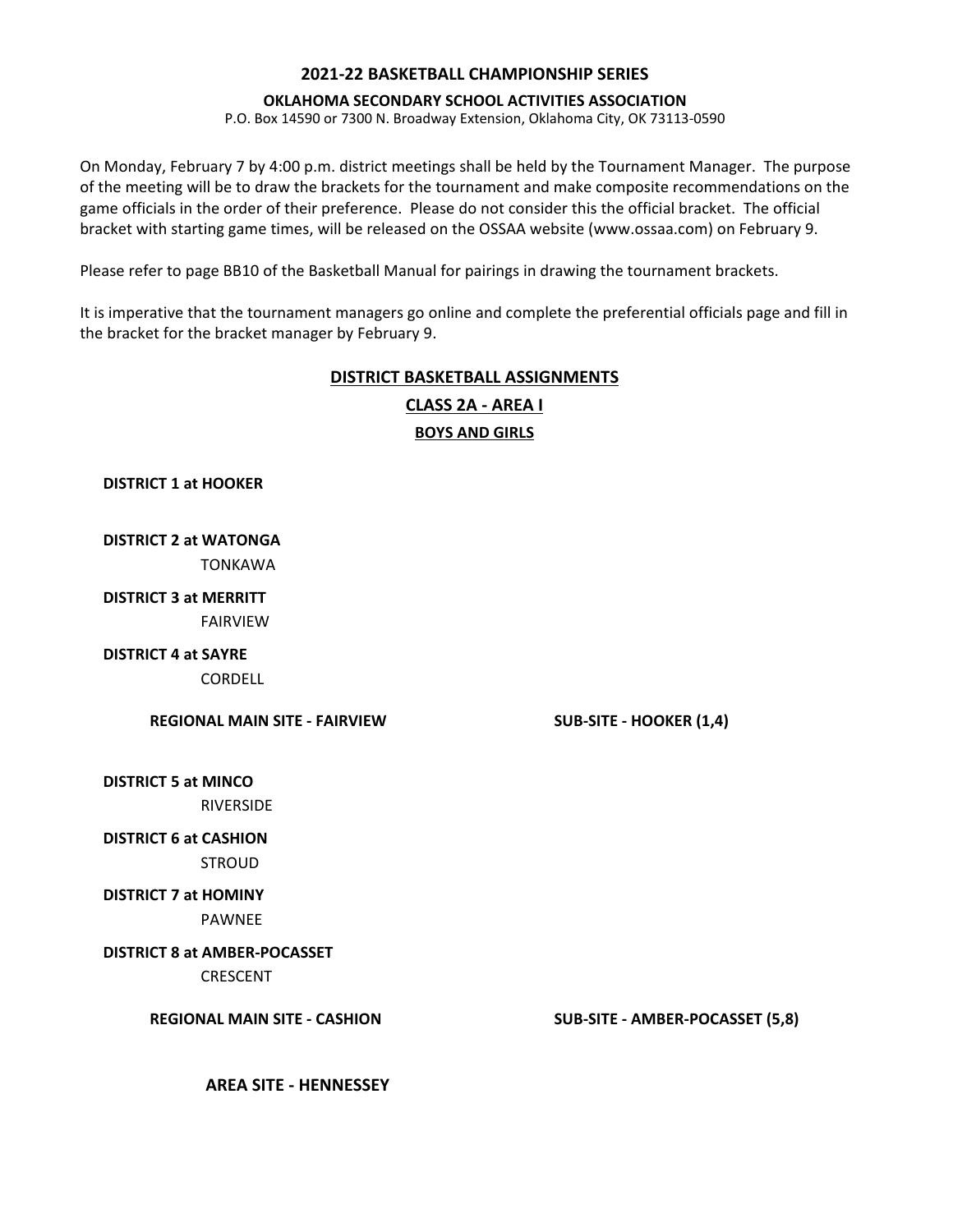#### **OKLAHOMA SECONDARY SCHOOL ACTIVITIES ASSOCIATION**

P.O. Box 14590 or 7300 N. Broadway Extension, Oklahoma City, OK 73113-0590

On Monday, February 7 by 4:00 p.m. district meetings shall be held by the Tournament Manager. The purpose of the meeting will be to draw the brackets for the tournament and make composite recommendations on the game officials in the order of their preference. Please do not consider this the official bracket. The official bracket with starting game times, will be released on the OSSAA website (www.ossaa.com) on February 9.

Please refer to page BB10 of the Basketball Manual for pairings in drawing the tournament brackets.

It is imperative that the tournament managers go online and complete the preferential officials page and fill in the bracket for the bracket manager by February 9.

### **DISTRICT BASKETBALL ASSIGNMENTS**

**CLASS 2A - AREA II**

### **BOYS AND GIRLS**

**DISTRICT 1 at OKLAHOMA UNION** AFTON **DISTRICT 2 at WARNER**  NOWATA **DISTRICT 3 at CANEY VALLEY** COMMERCE

### **DISTRICT 4 at FAIRLAND**

KETCHUM

**REGIONAL MAIN SITE - NOWATA SUB-SITE - OKLAHOMA UNION (1,4)**

**DISTRICT 5 at POCOLA**

CENTRAL (SALLISAW)

### **DISTRICT 6 at PAWHUSKA**

**MOUNDS** 

### **DISTRICT 7 at PRESTON**

CHOUTEAU-MAZIE

### **DISTRICT 8 at WYANDOTTE**

COLCORD

**REGIONAL MAIN SITE - MVSKOKE DOME SUB-SITE - COLCORD (5,8)**

**AREA SITE - SKIATOOK**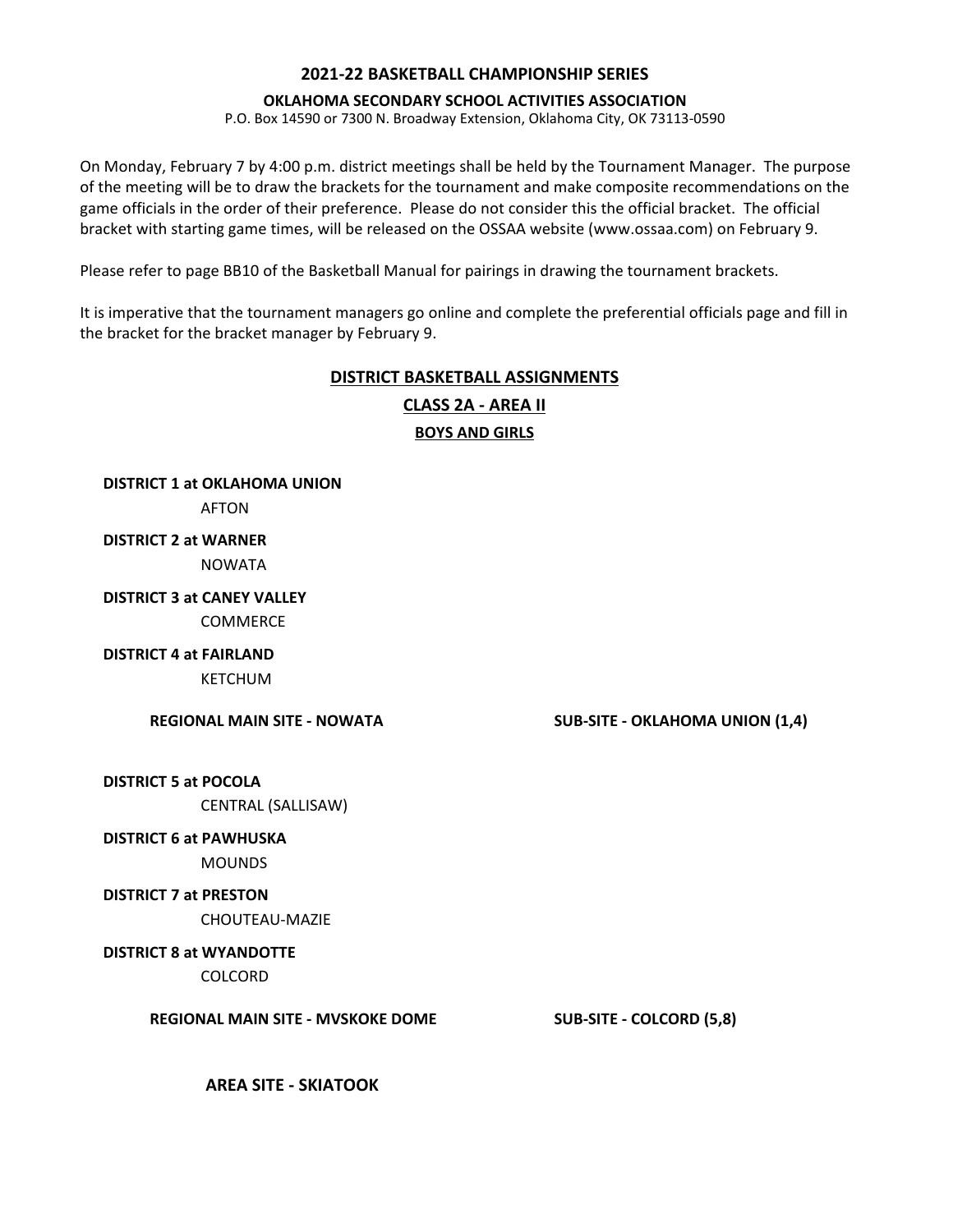#### **OKLAHOMA SECONDARY SCHOOL ACTIVITIES ASSOCIATION**

P.O. Box 14590 or 7300 N. Broadway Extension, Oklahoma City, OK 73113-0590

On Monday, February 7 by 4:00 p.m. district meetings shall be held by the Tournament Manager. The purpose of the meeting will be to draw the brackets for the tournament and make composite recommendations on the game officials in the order of their preference. Please do not consider this the official bracket. The official bracket with starting game times, will be released on the OSSAA website (www.ossaa.com) on February 9.

Please refer to page BB10 of the Basketball Manual for pairings in drawing the tournament brackets.

It is imperative that the tournament managers go online and complete the preferential officials page and fill in the bracket for the bracket manager by February 9.

### **DISTRICT BASKETBALL ASSIGNMENTS**

**BOYS AND GIRLS CLASS 2A - AREA III**

**DISTRICT 1 at HOWE** HULBERT **DISTRICT 2 at MORRISON** CHELSEA **DISTRICT 3 at OKTAHA**

VIAN

**DISTRICT 4 at LIBERTY**

HASKELL

**REGIONAL MAIN SITE - OKMULGEE SUB-SITE - HOWE (1,4)**

**DISTRICT 5 at HAWORTH**

SAVANNA

### **DISTRICT 6 at HARTSHORNE**

PANAMA

### **DISTRICT 7 at WILBURTON**

**WISTER** 

**DISTRICT 8 at SILO**

COALGATE

**REGIONAL MAIN SITE - HARTSHORNE SUB-SITE - SILO (5,8)**

**AREA SITE - DALE (Thurs) , SEMINOLE (Fri & Sat)**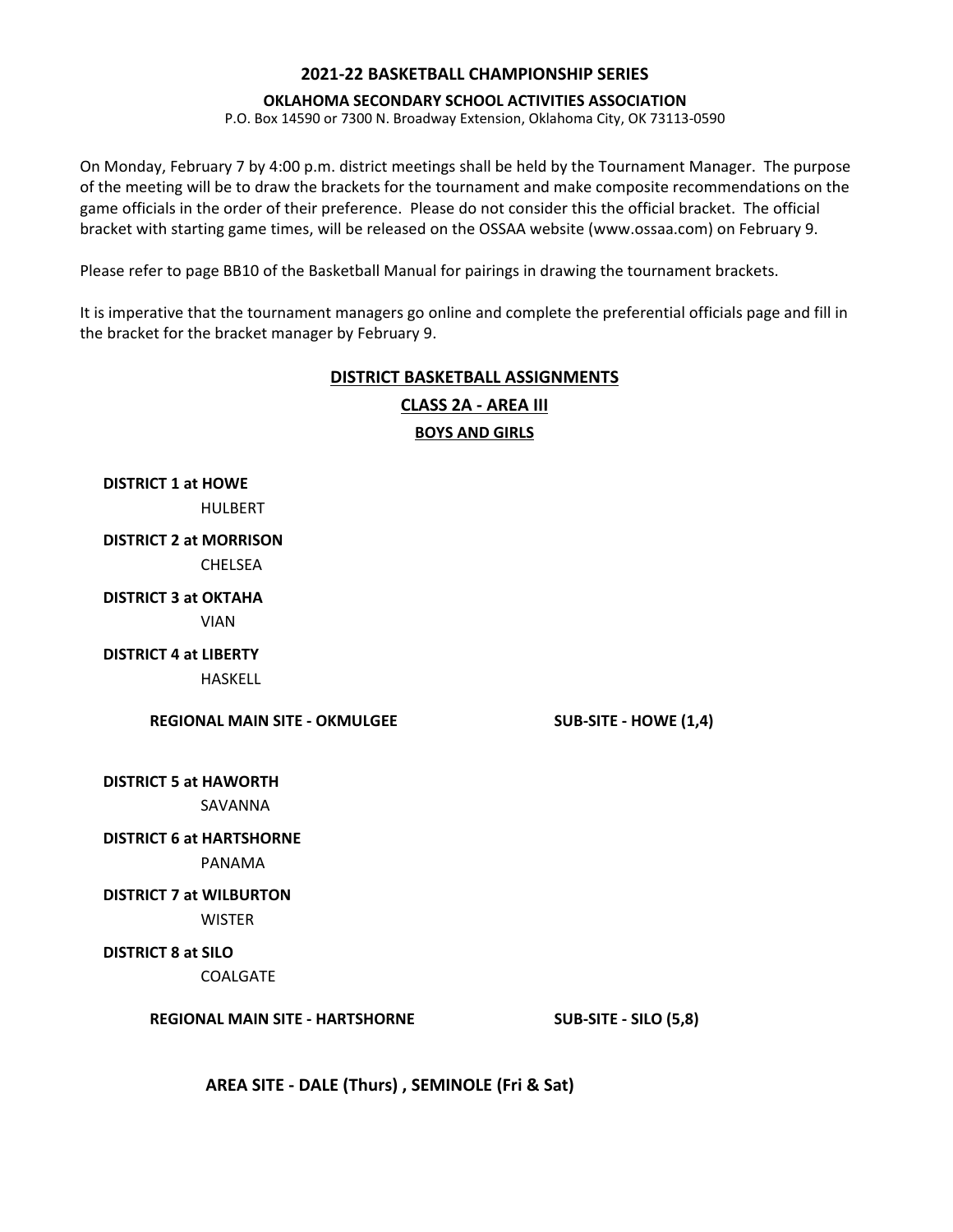#### **OKLAHOMA SECONDARY SCHOOL ACTIVITIES ASSOCIATION**

P.O. Box 14590 or 7300 N. Broadway Extension, Oklahoma City, OK 73113-0590

On Monday, February 7 by 4:00 p.m. district meetings shall be held by the Tournament Manager. The purpose of the meeting will be to draw the brackets for the tournament and make composite recommendations on the game officials in the order of their preference. Please do not consider this the official bracket. The official bracket with starting game times, will be released on the OSSAA website (www.ossaa.com) on February 9.

Please refer to page BB10 of the Basketball Manual for pairings in drawing the tournament brackets.

It is imperative that the tournament managers go online and complete the preferential officials page and fill in the bracket for the bracket manager by February 9.

### **DISTRICT BASKETBALL ASSIGNMENTS**

**BOYS AND GIRLS CLASS 2A - AREA IV**

**DISTRICT 1 at CALERA** WYNNEWOOD

### **DISTRICT 2 at DALE**

COLBERT

# **DISTRICT 3 at HEALDTON**

**TISHOMINGO** 

### **DISTRICT 4 at OKEMAH**

**WEWOKA** 

**REGIONAL MAIN SITE - DALE SUB-SITE - OKEMAH (1,4)**

**DISTRICT 5 at MANGUM**

**WALTERS** 

### **DISTRICT 6 at HINTON**

STRATFORD

### **DISTRICT 7 at LATTA**

DIBBLE

### **DISTRICT 8 at HOBART**

BOONE-APACHE

**REGIONAL MAIN SITE - BRIDGE CREEK SUB-SITE - BOONE-APACHE (5,8)**

**AREA SITE - CHICKASHA**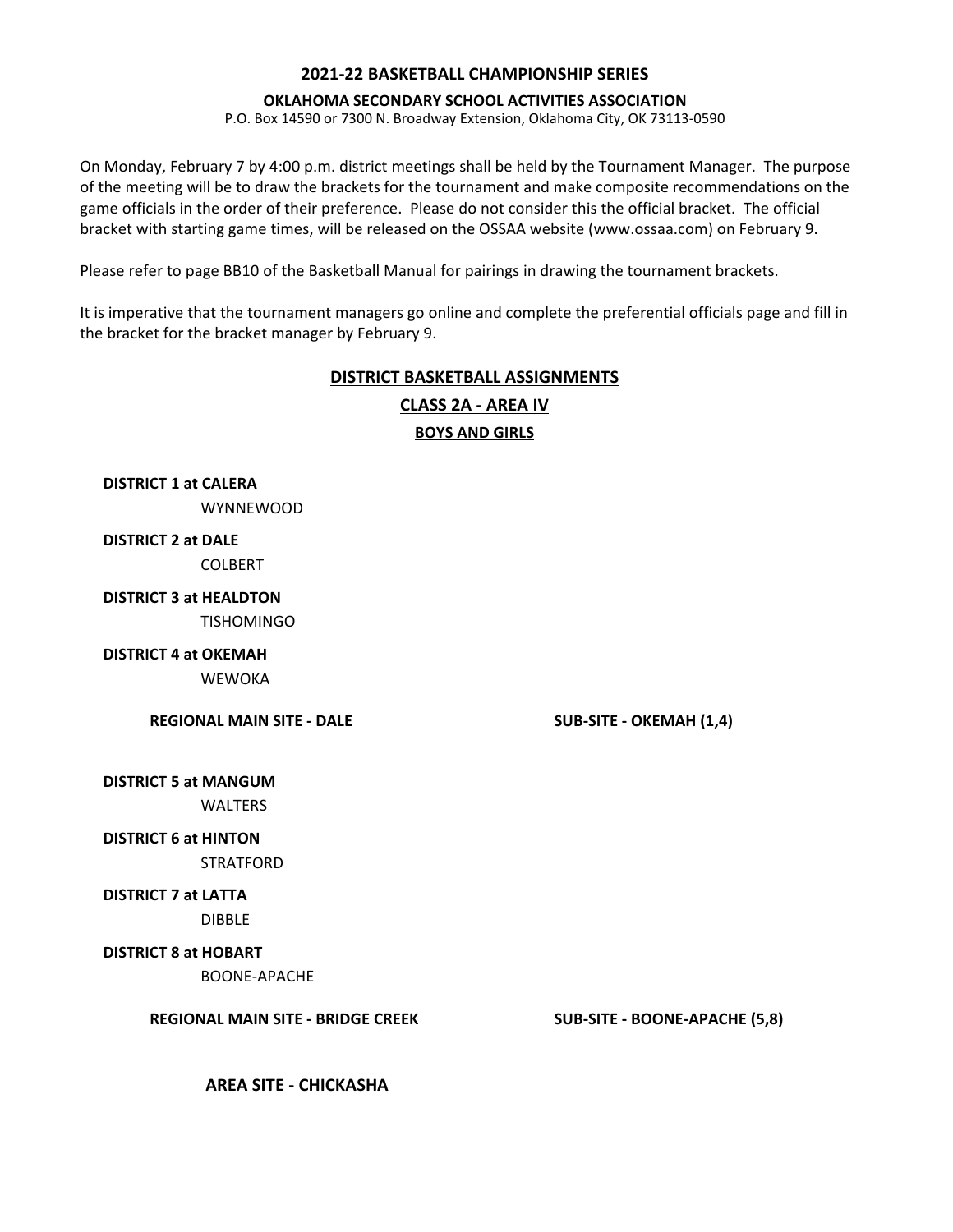#### **OKLAHOMA SECONDARY SCHOOL ACTIVITIES ASSOCIATION**

P.O. Box 14590 or 7300 N. Broadway Extension, Oklahoma City, OK 73113-0590

On Monday, February 7 by 4:00 p.m. district meetings shall be held by the Tournament Manager. The purpose of the meeting will be to draw the brackets for the tournament and make composite recommendations on the game officials in the order of their preference. Please do not consider this the official bracket. The official bracket with starting game times, will be released on the OSSAA website (www.ossaa.com) on February 9.

Please refer to page BB10 of the Basketball Manual for pairings in drawing the tournament brackets.

It is imperative that the tournament managers go online and complete the preferential officials page and fill in the bracket for the bracket manager by February 9.

# **DISTRICT BASKETBALL ASSIGNMENTS**



**DISTRICT 1 at ALVA**  BLACKWELL

**DISTRICT 2 at WASHINGTON**

CHISHOLM

**DISTRICT 3 at PERRY**

**SPERRY** 

**DISTRICT 4 at LINDSAY**

**HENNESSEY** 

**REGIONAL MAIN SITE - PERRY SUB-SITE - HENNESSEY (1,4)**

**DISTRICT 5 at LUTHER**

NEWKIRK

### **DISTRICT 6 at COMMUNITY CHRISTIAN**

MEEKER

### **DISTRICT 7 at PURCELL**

CHRISTIAN HERITAGE

### **DISTRICT 8 at SEQUOYAH (CLAREMORE)**

**CHANDLER** 

**REGIONAL MAIN SITE - MEEKER SUB-SITE - NEWKIRK (5,8)**

**AREA SITE - ENID**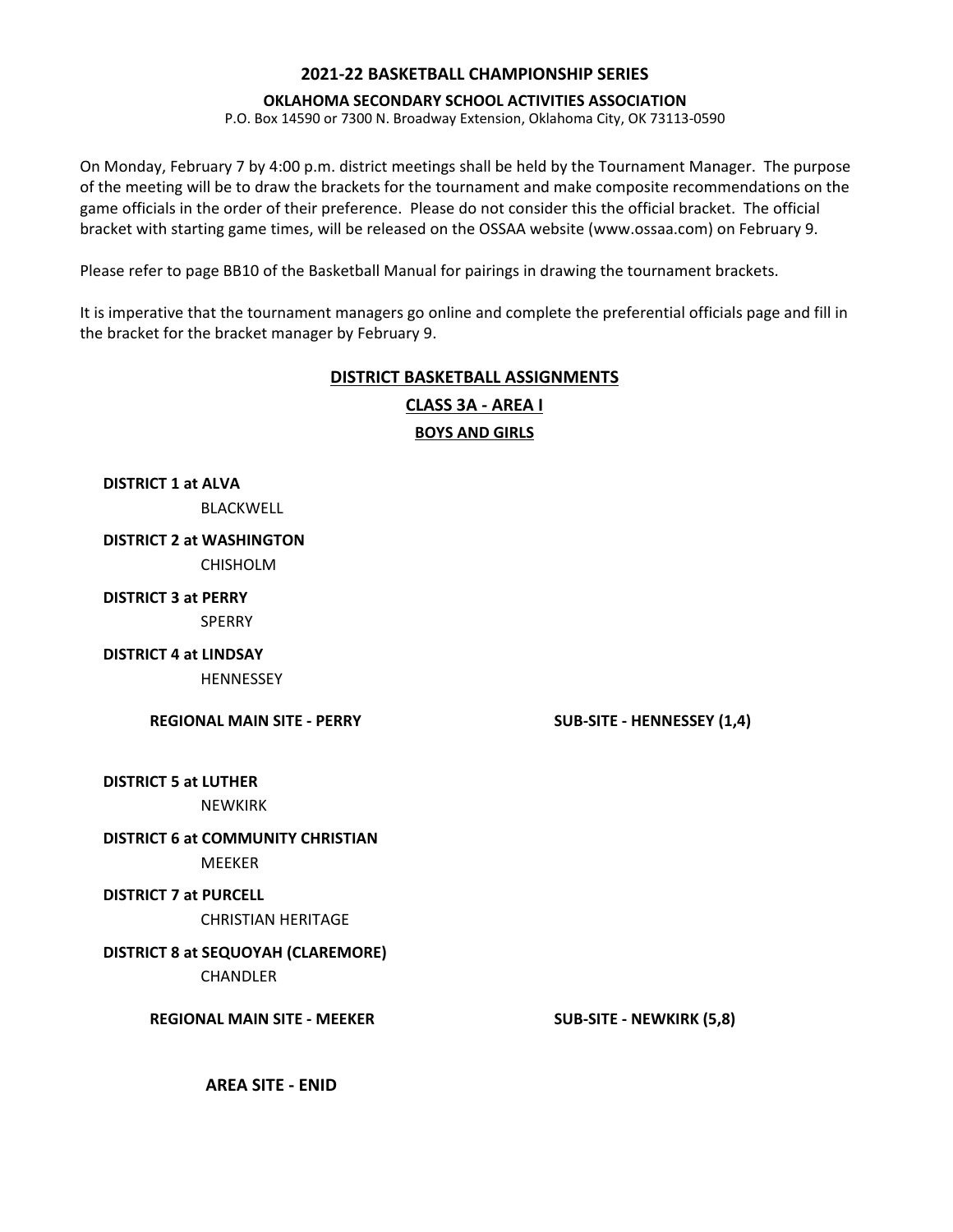### **OKLAHOMA SECONDARY SCHOOL ACTIVITIES ASSOCIATION**

P.O. Box 14590 or 7300 N. Broadway Extension, Oklahoma City, OK 73113-0590

On Monday, February 7 by 4:00 p.m. district meetings shall be held by the Tournament Manager. The purpose of the meeting will be to draw the brackets for the tournament and make composite recommendations on the game officials in the order of their preference. Please do not consider this the official bracket. The official bracket with starting game times, will be released on the OSSAA website (www.ossaa.com) on February 9.

Please refer to page BB10 of the Basketball Manual for pairings in drawing the tournament brackets.

It is imperative that the tournament managers go online and complete the preferential officials page and fill in the bracket for the bracket manager by February 9.

### **DISTRICT BASKETBALL ASSIGNMENTS BOYS AND GIRLS CLASS 3A - AREA II**

**DISTRICT 1 at LINCOLN CHRISTIAN**

### **DISTRICT 2 at SEQUOYAH (TAHLEQUAH)**

OKMULGEE

### **DISTRICT 3 at WESTVILLE** ADAIR

### **DISTRICT 4 at VINITA**

METRO CHRISTIAN

### **REGIONAL MAIN SITE - ADAIR SUB-SITE - LINCOLN CHRISTIAN (1,4)**

**DISTRICT 5 at MILLWOOD** HOLDENVILLE

### **DISTRICT 6 at KANSAS**

REJOICE CHRISTIAN

### **DISTRICT 7 at HEAVENER**

CHECOTAH

**DISTRICT 8 at MORRIS**

SPIRO

**REGIONAL MAIN SITE - CHECOTAH SUB-SITE - MORRIS (5,8)**

**AREA SITE - VERDIGRIS**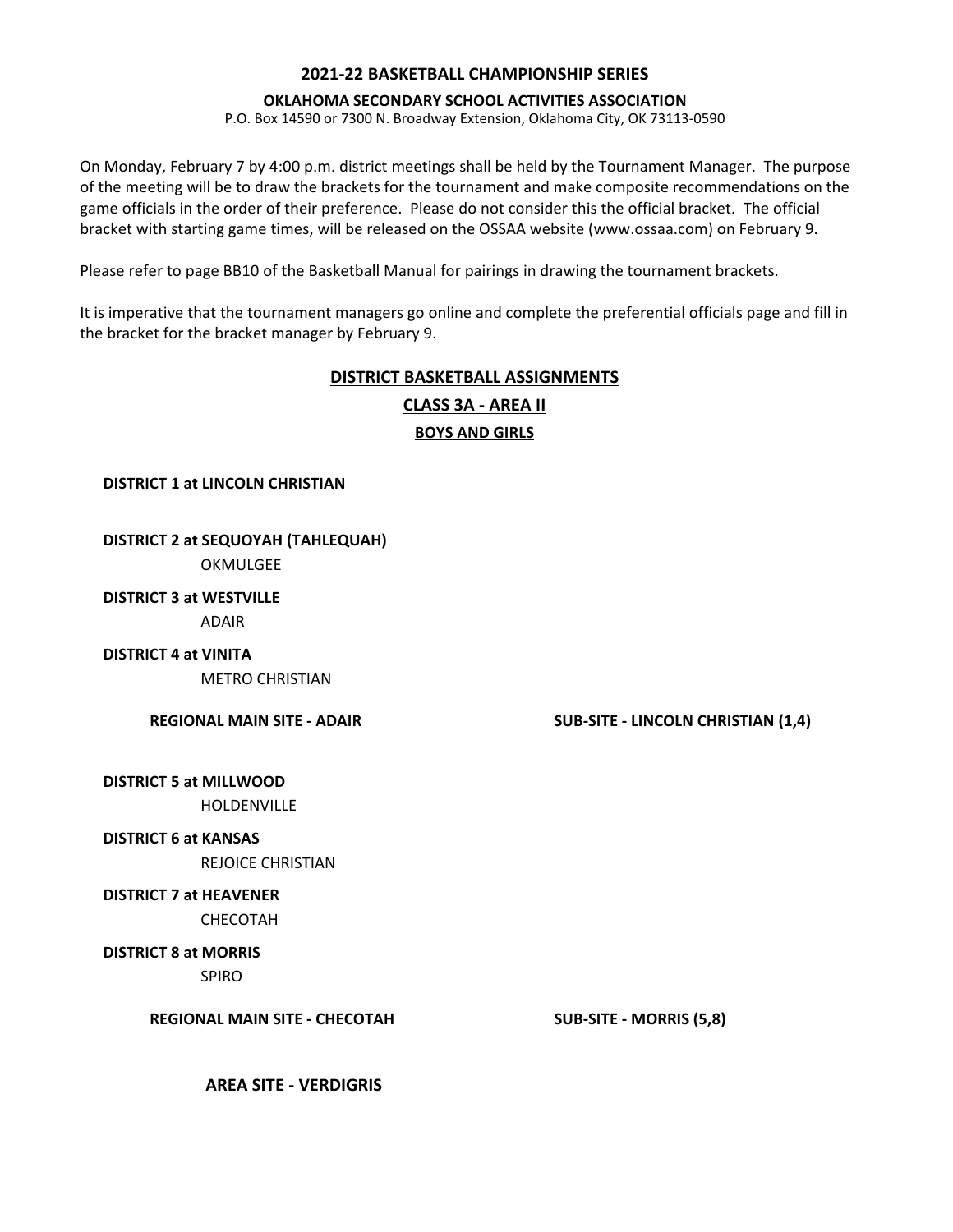#### **OKLAHOMA SECONDARY SCHOOL ACTIVITIES ASSOCIATION**

P.O. Box 14590 or 7300 N. Broadway Extension, Oklahoma City, OK 73113-0590

On Monday, February 7 by 4:00 p.m. district meetings shall be held by the Tournament Manager. The purpose of the meeting will be to draw the brackets for the tournament and make composite recommendations on the game officials in the order of their preference. Please do not consider this the official bracket. The official bracket with starting game times, will be released on the OSSAA website (www.ossaa.com) on February 9.

Please refer to page BB10 of the Basketball Manual for pairings in drawing the tournament brackets.

It is imperative that the tournament managers go online and complete the preferential officials page and fill in the bracket for the bracket manager by February 9.

### **DISTRICT BASKETBALL ASSIGNMENTS**

**BOYS AND GIRLS CLASS 3A - AREA III**

**DISTRICT 1 at ROLAND**

**DISTRICT 2 at IDABEL ANTIFRS** 

**DISTRICT 3 at VALLIANT**

HENRYETTA

**DISTRICT 4 at KELLYVILLE**

EUFAULA

**REGIONAL MAIN SITE - HENRYETTA SUB-SITE - ROLAND (1,4)**

**DISTRICT 5 at KEYS (PARKHILL)**

**BEGGS** 

**DISTRICT 6 at OKLAHOMA CHRISTIAN SCHOOL**

CASCIA HALL

**DISTRICT 7 at KIEFER**

SALINA

**DISTRICT 8 at CROOKED OAK**  STAR-SPENCER

**REGIONAL MAIN SITE - KIEFER SUB-SITE - BEGGS (5,8)**

**AREA SITE - STROUD**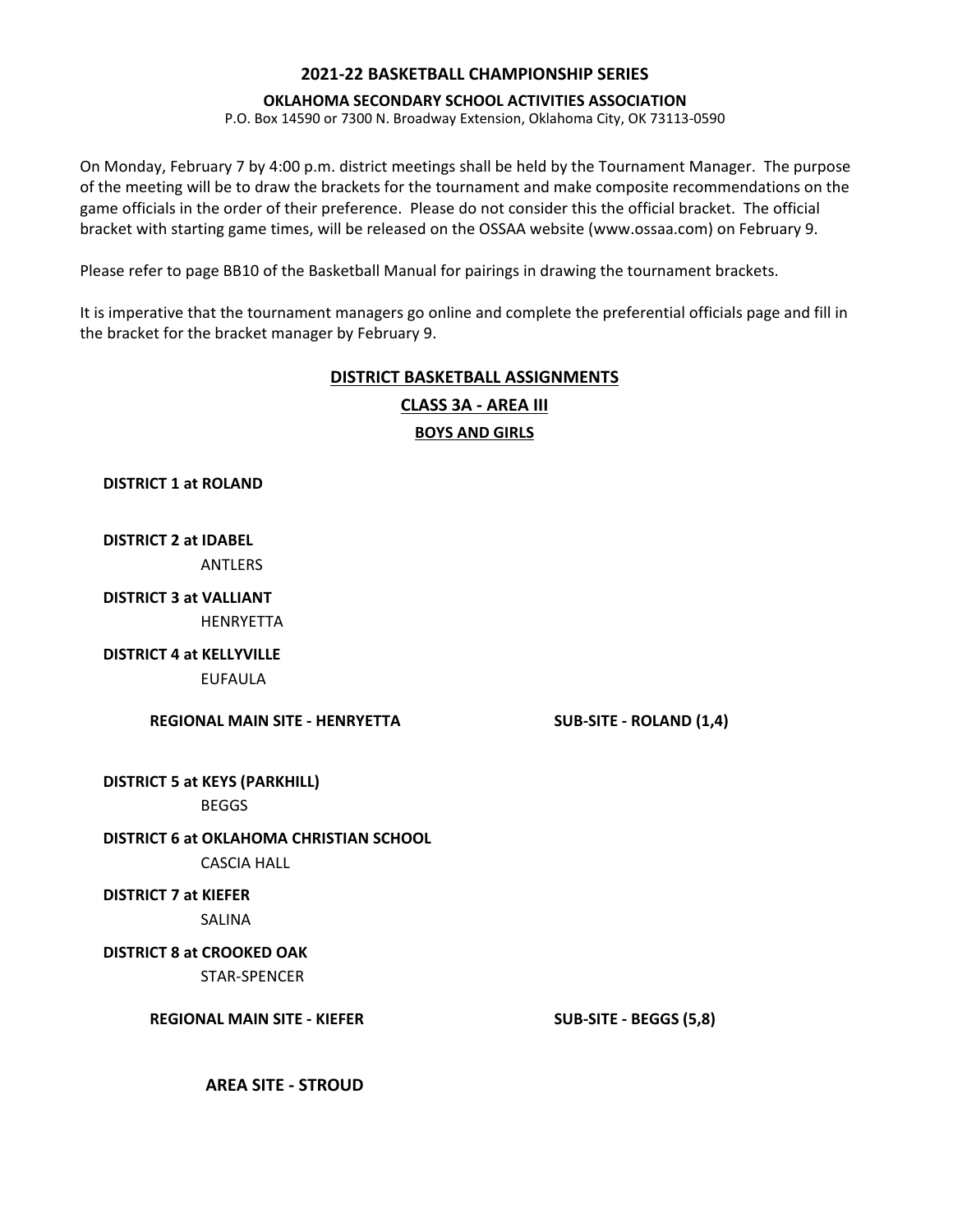#### **OKLAHOMA SECONDARY SCHOOL ACTIVITIES ASSOCIATION**

P.O. Box 14590 or 7300 N. Broadway Extension, Oklahoma City, OK 73113-0590

On Monday, February 7 by 4:00 p.m. district meetings shall be held by the Tournament Manager. The purpose of the meeting will be to draw the brackets for the tournament and make composite recommendations on the game officials in the order of their preference. Please do not consider this the official bracket. The official bracket with starting game times, will be released on the OSSAA website (www.ossaa.com) on February 9.

Please refer to page BB10 of the Basketball Manual for pairings in drawing the tournament brackets.

It is imperative that the tournament managers go online and complete the preferential officials page and fill in the bracket for the bracket manager by February 9.

### **DISTRICT BASKETBALL ASSIGNMENTS**

**BOYS AND GIRLS CLASS 3A - AREA IV**

**DISTRICT 1 at JONES**

LITTLE AXE

### **DISTRICT 2 at MARLOW**

HARDING FINE ARTS

### **DISTRICT 3 at LONE GROVE**

COMANCHE

### **DISTRICT 4 at FREDERICK**

MARIETTA

**REGIONAL MAIN SITE - LONE GROVE SUB-SITE - JONES (1,4)**

**DISTRICT 5 at BETHEL** ATOKA

### **DISTRICT 6 at KINGSTON**

**DISTRICT 7 at PRAGUE**

LEXINGTON

### **DISTRICT 8 at HUGO**

DAVIS

**REGIONAL MAIN SITE - PRAGUE SUB-SITE - ATOKA (5,8)**

**AREA SITE - ADA**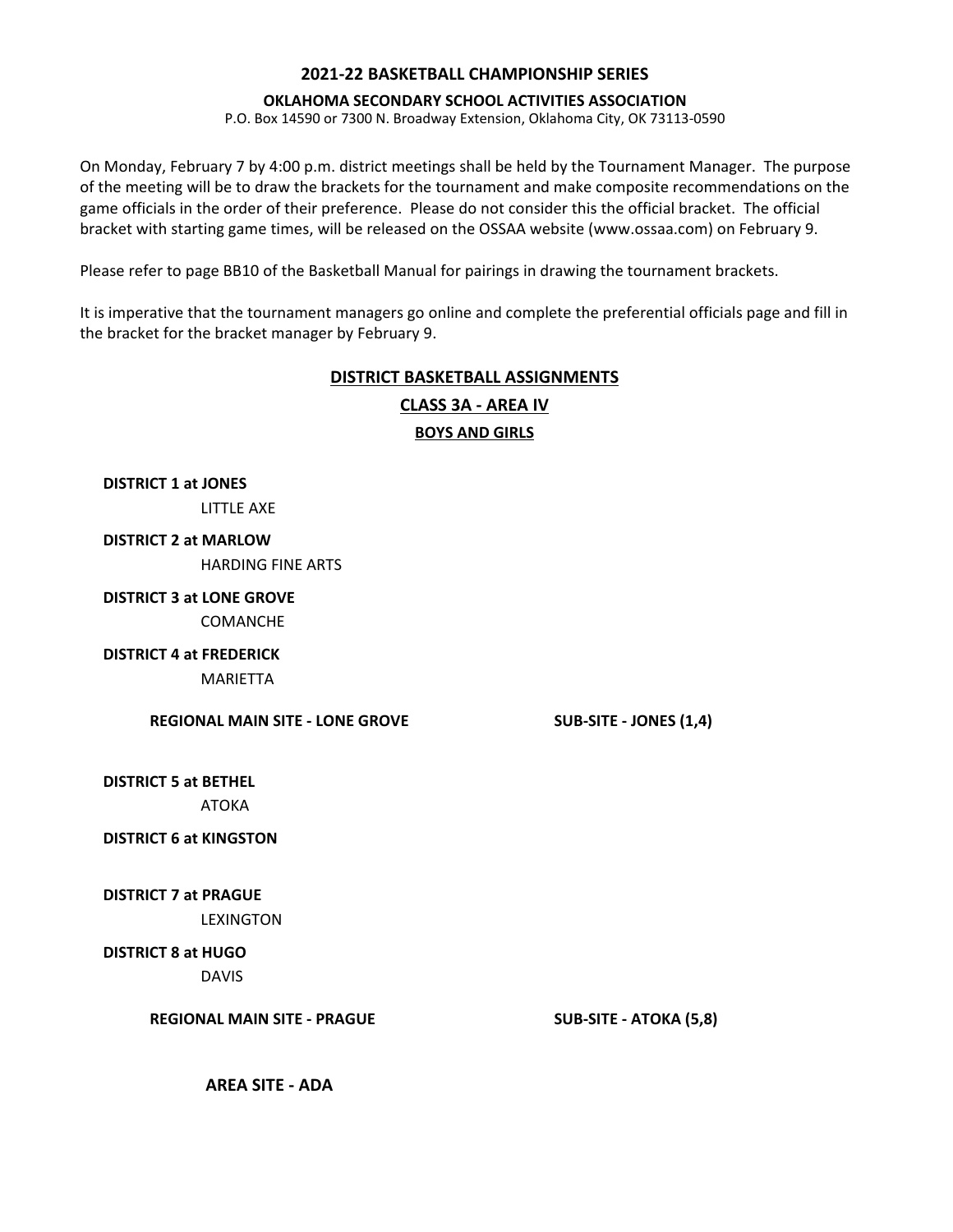#### **OKLAHOMA SECONDARY SCHOOL ACTIVITIES ASSOCIATION**

P.O. Box 14590 or 7300 N. Broadway Extension, Oklahoma City, OK 73113-0590

On Monday, February 7 by 4:00 p.m. district meetings shall be held by the Tournament Manager. The purpose of the meeting will be to draw the brackets for the tournament and make composite recommendations on the game officials in the order of their preference. Please do not consider this the official bracket. The official bracket with starting game times, will be released on the OSSAA website (www.ossaa.com) on February 9.

Please refer to page BB10 of the Basketball Manual for pairings in drawing the tournament brackets.

It is imperative that the tournament managers go online and complete the preferential officials page and fill in the bracket for the bracket manager by February 9.

## **DISTRICT BASKETBALL ASSIGNMENTS**



**DISTRICT 1 at MANNFORD** JOHN MARSHALL

**DISTRICT 2 at KINGFISHER** HARRAH

**DISTRICT 3 at ELK CITY WOODWARD** 

**DISTRICT 4 at MCLOUD**

**BETHANY** 

**REGIONAL MAIN SITE - KINGFISHER SUB-SITE - MCLOUD (1,4)**

**DISTRICT 5 at CENTRAL (TULSA)** BRISTOW

**DISTRICT 6 at WEATHERFORD**

WESTERN HEIGHTS

**DISTRICT 7 at DOUGLASS**

CLINTON

**DISTRICT 8 at CLEVELAND**

BERRYHILL

**REGIONAL MAIN SITE - ENID SUB-SITE - CLEVELAND (5,8)**

**AREA SITE - STRIDE BANK CENTER - ENID**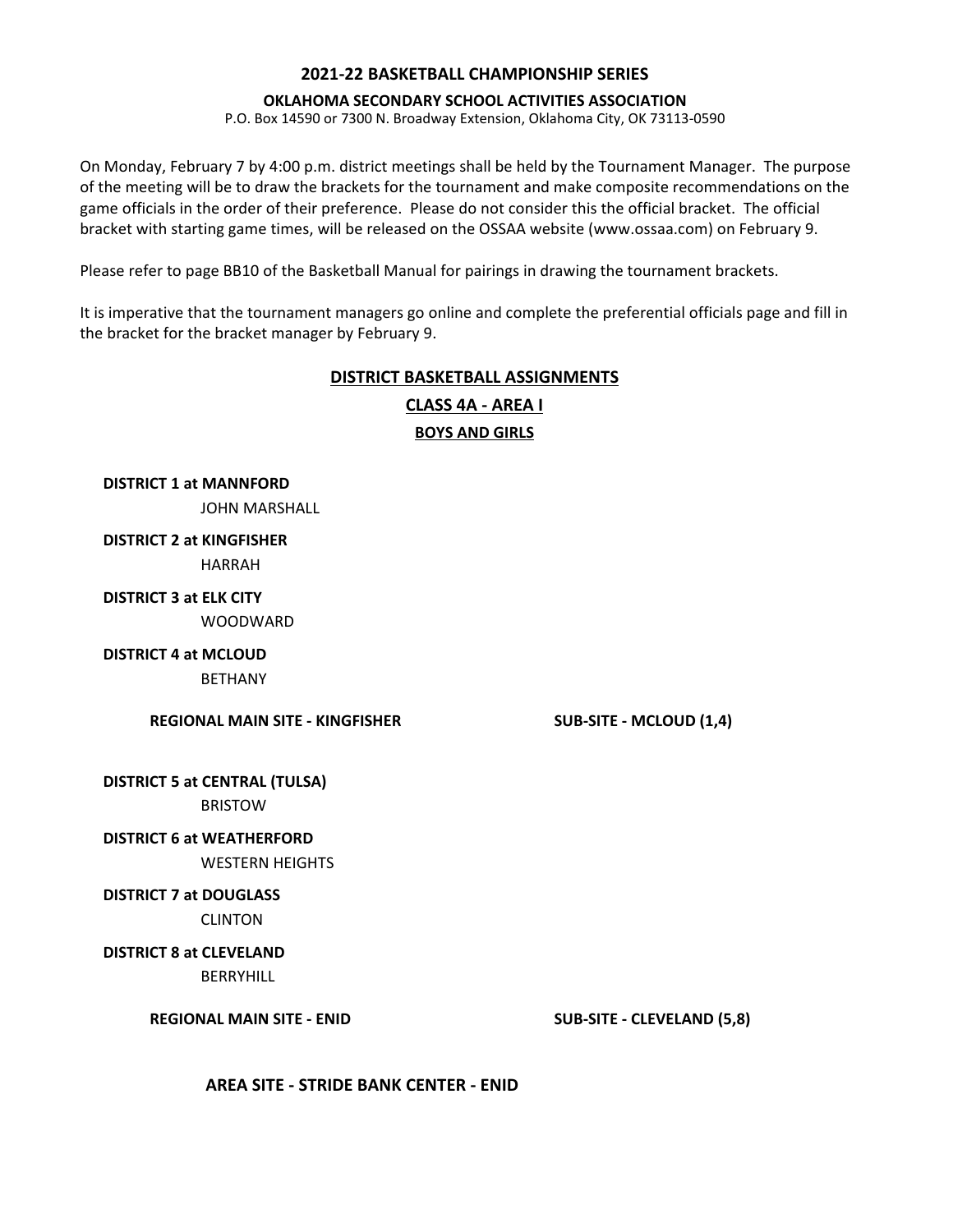#### **OKLAHOMA SECONDARY SCHOOL ACTIVITIES ASSOCIATION**

P.O. Box 14590 or 7300 N. Broadway Extension, Oklahoma City, OK 73113-0590

On Monday, February 7 by 4:00 p.m. district meetings shall be held by the Tournament Manager. The purpose of the meeting will be to draw the brackets for the tournament and make composite recommendations on the game officials in the order of their preference. Please do not consider this the official bracket. The official bracket with starting game times, will be released on the OSSAA website (www.ossaa.com) on February 9.

Please refer to page BB10 of the Basketball Manual for pairings in drawing the tournament brackets.

It is imperative that the tournament managers go online and complete the preferential officials page and fill in the bracket for the bracket manager by February 9.

### **DISTRICT BASKETBALL ASSIGNMENTS BOYS AND GIRLS CLASS 4A - AREA II**

**DISTRICT 1 at INOLA** DANIEL WEBSTER

**DISTRICT 2 at CATOOSA** PRYOR

**DISTRICT 3 at HOLLAND HALL**

MIAMI

**DISTRICT 4 at VICTORY CHRISTIAN DEWEY** 

**REGIONAL MAIN SITE - PRYOR SUB-SITE - DANIEL WEBSTER (1,4)**

**DISTRICT 5 at STILWELL**

JAY

**DISTRICT 6 at VERDIGRIS** SKIATOOK

**DISTRICT 7 at HILLDALE**

MCLAIN

**DISTRICT 8 at OOLOGAH-TALALA**

LOCUST GROVE

**REGIONAL MAIN SITE - VERDIGRIS SUB-SITE - OOLOGAH-TALALA (5,8)**

**AREA SITE - SAPULPA**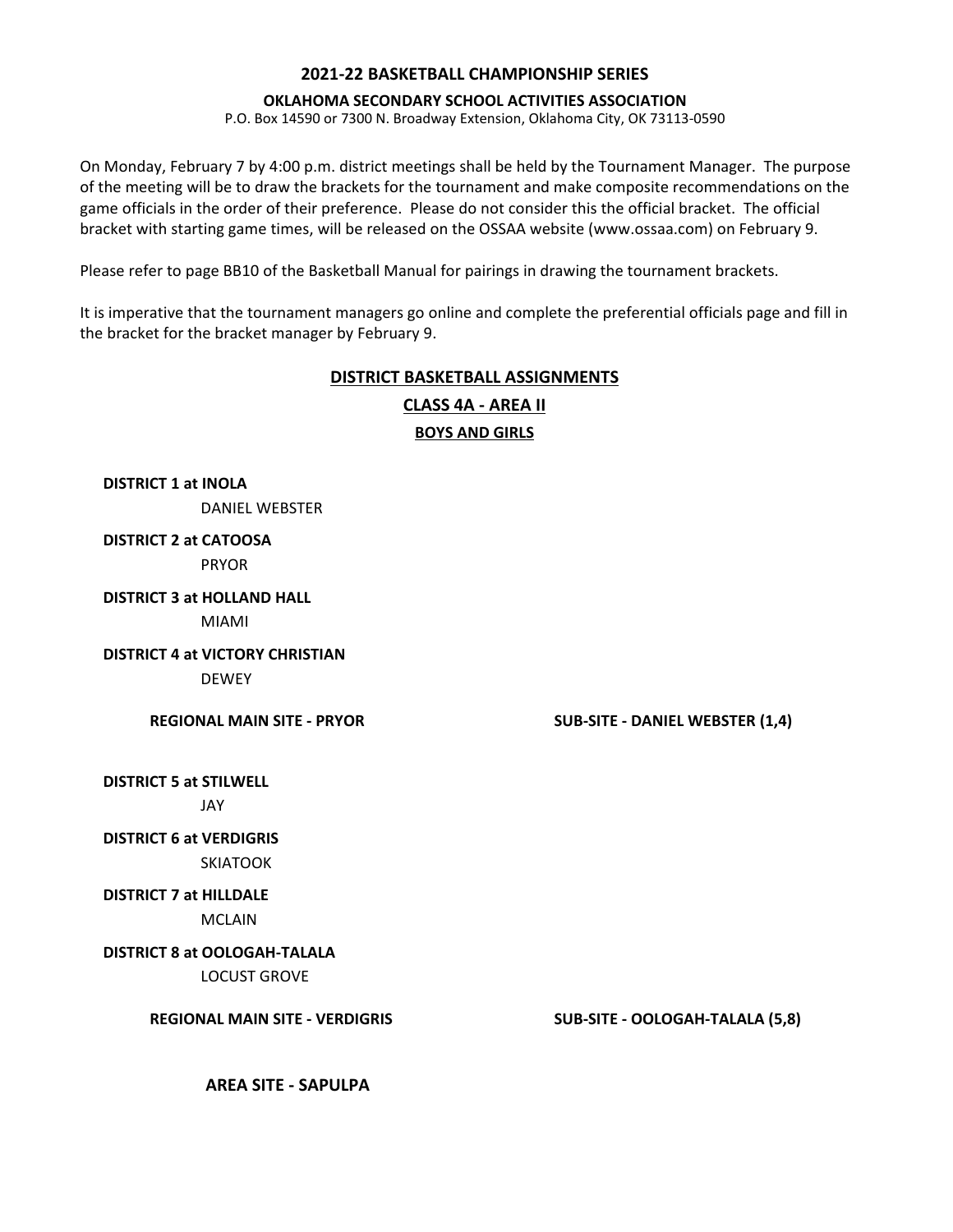#### **OKLAHOMA SECONDARY SCHOOL ACTIVITIES ASSOCIATION**

P.O. Box 14590 or 7300 N. Broadway Extension, Oklahoma City, OK 73113-0590

On Monday, February 7 by 4:00 p.m. district meetings shall be held by the Tournament Manager. The purpose of the meeting will be to draw the brackets for the tournament and make composite recommendations on the game officials in the order of their preference. Please do not consider this the official bracket. The official bracket with starting game times, will be released on the OSSAA website (www.ossaa.com) on February 9.

Please refer to page BB10 of the Basketball Manual for pairings in drawing the tournament brackets.

It is imperative that the tournament managers go online and complete the preferential officials page and fill in the bracket for the bracket manager by February 9.

### **DISTRICT BASKETBALL ASSIGNMENTS**

**BOYS AND GIRLS CLASS 4A - AREA III**

**DISTRICT 1 at MULDROW** WAGONER

### **DISTRICT 2 at FT. GIBSON** SALLISAW

**DISTRICT 3 at PERKINS-TRYON**

SEMINOLE

# **DISTRICT 4 at CROSSINGS CHRISTIAN**

CUSHING

**REGIONAL MAIN SITE - PERKINS-TRYON SUB-SITE - CUSHING (1,4)**

### **DISTRICT 5 at CLASSEN SAS**

### **DISTRICT 6 at STIGLER**

MOUNT ST. MARY

### **DISTRICT 7 at BROKEN BOW**

BYNG

### **DISTRICT 8 at POTEAU**

TECUMSEH

**REGIONAL MAIN SITE - BYNG SUB-SITE - TECUMSEH (5,8)**

**AREA SITE - CHECOTAH**